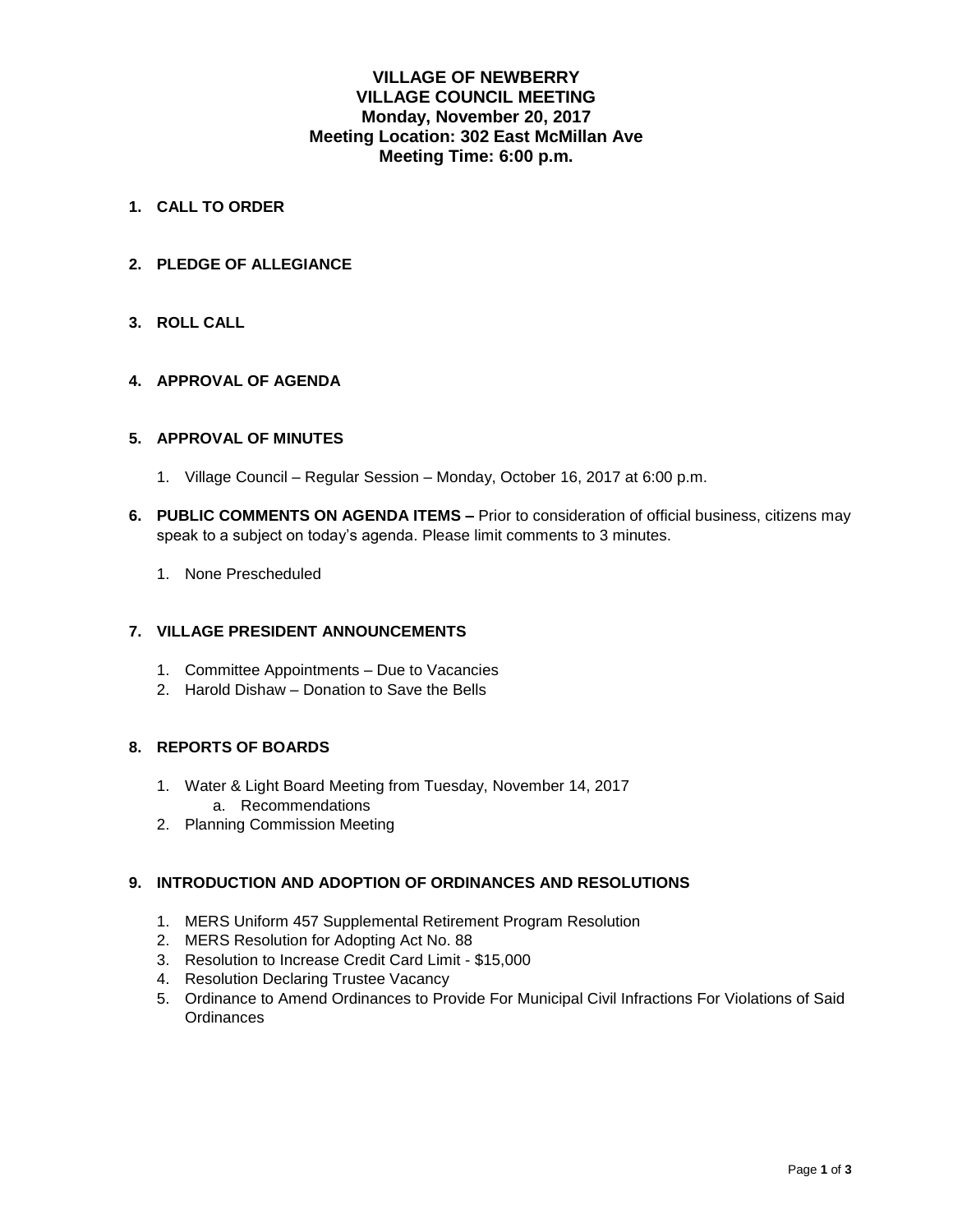### **10. SUBMISSION OF BILLS AND FINANCIAL UPDATES**

1. Village of Newberry – Monthly Bills – October 2017

|    | 101                                                 | General Fund                                 |        | \$94,923.16  |
|----|-----------------------------------------------------|----------------------------------------------|--------|--------------|
|    | 202                                                 | Major Street Fund                            |        | \$451.28     |
|    | 203                                                 | <b>Local Street Fund</b>                     |        | \$451.28     |
|    | 213                                                 | Fire Revolving Fund                          |        | \$11,857.95  |
|    | 409                                                 | TORC                                         |        | \$34,119.90  |
|    | 418                                                 | Atlas Park Fund                              |        | \$179.15     |
|    | 590                                                 | Sewage Receiving Fund                        |        | \$48,821.51  |
|    |                                                     |                                              | Total: | \$190,804.23 |
| 2. | Village of Newberry - Cash Balance - September 2017 |                                              |        |              |
| 3. |                                                     | Water & Light - Monthly Bills - October 2017 |        |              |
|    |                                                     |                                              |        |              |
|    | 582                                                 | Electric Fund                                |        | \$257,631.66 |
|    | 591                                                 | Water Fund                                   |        | \$8,727.70   |
|    |                                                     |                                              | Total: | \$266,359.36 |
|    |                                                     |                                              |        |              |

- 4. Water & Light Cash Balance September 2017
- 5. Treasurer's Report
- **11. PETITIONS AND COMMUNICATIONS –** Communications addressed to the Village Council are distributed to all members and are acknowledged for information, or are referred to a committee or staff for follow-up.
	- 1. FOIA Request Mike Schnorr
	- 2. FOIA Request Darlene Kisro
	- 3. McMillan Township Cemetery Water Service
	- 4. Pentland Township Letter
- **12. REPORTS OF VILLAGE OFFICERS & MANAGEMENT –** The following may submit reports or information to the Village Council as updates and consideration.
	- 1. Fire Chief
	- 2. Ordinance Enforcement Officer
	- 3. Director of Human Resources & Community Engagement
	- 4. Superintendent of Wastewater Treatment Plant
	- 5. Superintendent of Water & Light
	- 6. Superintendent of Parks & Recreation
	- 7. Assistant Village Manager
	- 8. Village Manager

#### **13. REPORTS OF COMMITTEES**

No reports scheduled from the following committees for the November 20, 2017 meeting: Department of Public Works/ Wastewater Treatment Plant (DPW/WWTP) Committee; Finance Committee; Fire Committee; Management Committee; Ordinance Committee

- 1. Project Rising Tide
- 2. Strategic Health Alliance
- 3. Safety Committee
- 4. Save The Bells

582 Christmas Lights Fund – as of 11/8/17 **\$13,669.43** 

## **14. UNFINISHED BUSINESS**

1. Water & Light Policy Revision – Fee Schedule